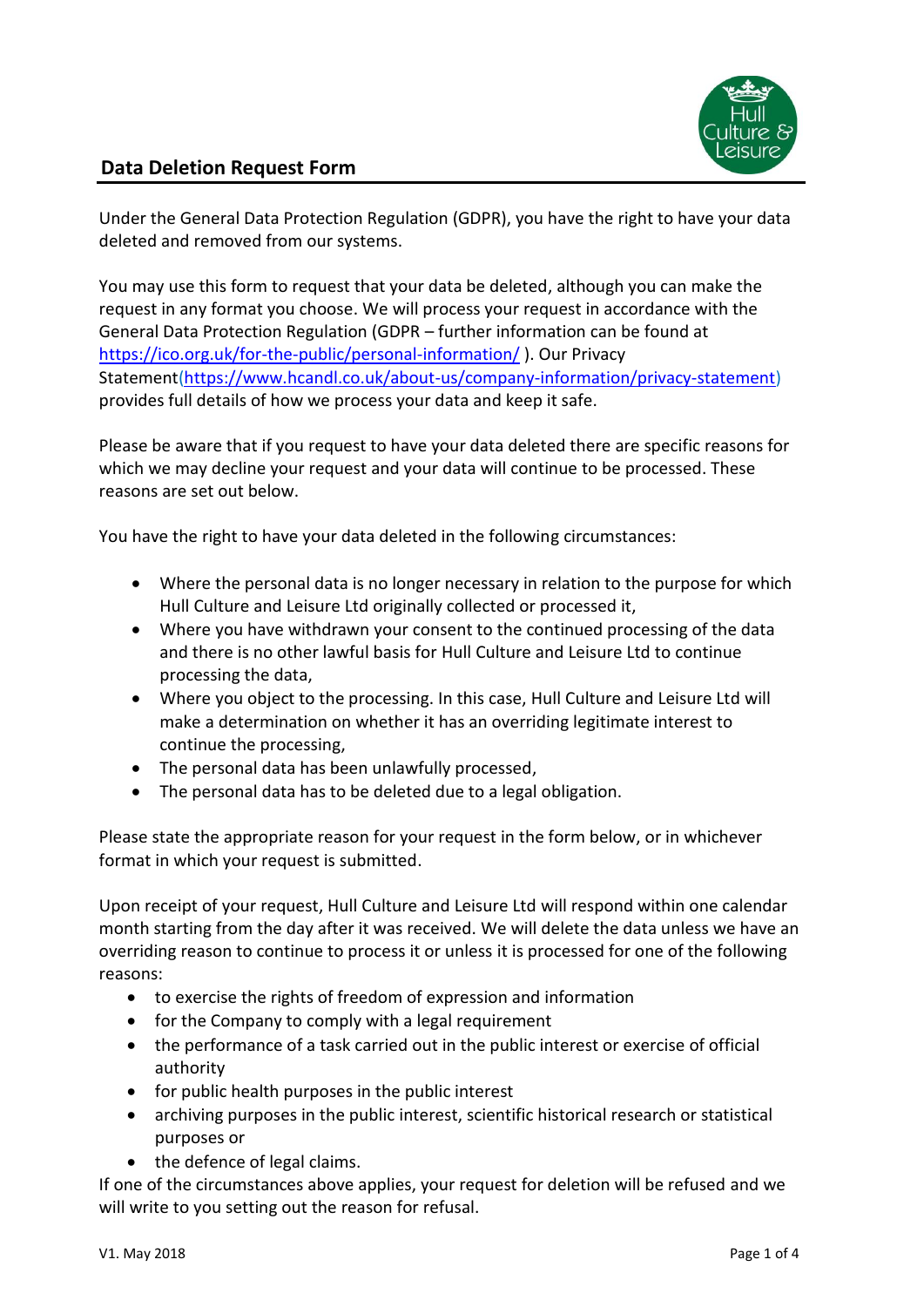Once completed, please submit this form to **info@hcandl.co.uk**.

| <b>Personal details</b>                                                                   |                                                                                                 |  |  |
|-------------------------------------------------------------------------------------------|-------------------------------------------------------------------------------------------------|--|--|
| Your name:                                                                                |                                                                                                 |  |  |
| Telephone number:                                                                         |                                                                                                 |  |  |
| Email address:                                                                            |                                                                                                 |  |  |
| Home address:                                                                             |                                                                                                 |  |  |
|                                                                                           |                                                                                                 |  |  |
|                                                                                           |                                                                                                 |  |  |
|                                                                                           |                                                                                                 |  |  |
| Data you wish to be deleted                                                               |                                                                                                 |  |  |
| Please use the space below to describe, in as much detail as possible, the data which you |                                                                                                 |  |  |
| wish to be deleted                                                                        |                                                                                                 |  |  |
|                                                                                           |                                                                                                 |  |  |
|                                                                                           |                                                                                                 |  |  |
|                                                                                           |                                                                                                 |  |  |
|                                                                                           |                                                                                                 |  |  |
|                                                                                           |                                                                                                 |  |  |
| <b>Reason for request</b>                                                                 |                                                                                                 |  |  |
| Please indicate below which of the reasons set out above applies to your request          |                                                                                                 |  |  |
|                                                                                           |                                                                                                 |  |  |
|                                                                                           |                                                                                                 |  |  |
|                                                                                           |                                                                                                 |  |  |
|                                                                                           |                                                                                                 |  |  |
|                                                                                           |                                                                                                 |  |  |
|                                                                                           |                                                                                                 |  |  |
| A.                                                                                        | Declaration if applying for the deletion of your own data                                       |  |  |
|                                                                                           | I confirm that I am the individual named above and the Data Deletion Request above is in        |  |  |
|                                                                                           | relation to me. I understand that I will be required to provide evidence to verify my identity. |  |  |
|                                                                                           |                                                                                                 |  |  |
|                                                                                           |                                                                                                 |  |  |
| Your signature:                                                                           |                                                                                                 |  |  |
|                                                                                           |                                                                                                 |  |  |
| Date:                                                                                     |                                                                                                 |  |  |
|                                                                                           |                                                                                                 |  |  |
| Β.                                                                                        | Declaration if applying on behalf of another individual for their data to be deleted            |  |  |
|                                                                                           | I confirm that I have proper authority to make a Data Deletion Request on behalf of the         |  |  |
|                                                                                           | individual named above. I understand that I will be required to provide evidence to verify my   |  |  |
|                                                                                           | identity and of the authority given to me to make this request on behalf of the individual      |  |  |
| named above.                                                                              |                                                                                                 |  |  |
|                                                                                           |                                                                                                 |  |  |
| <b>Your Name:</b>                                                                         |                                                                                                 |  |  |
|                                                                                           |                                                                                                 |  |  |
| <b>Your Address:</b>                                                                      |                                                                                                 |  |  |
|                                                                                           |                                                                                                 |  |  |
|                                                                                           |                                                                                                 |  |  |
| Your signature:                                                                           |                                                                                                 |  |  |